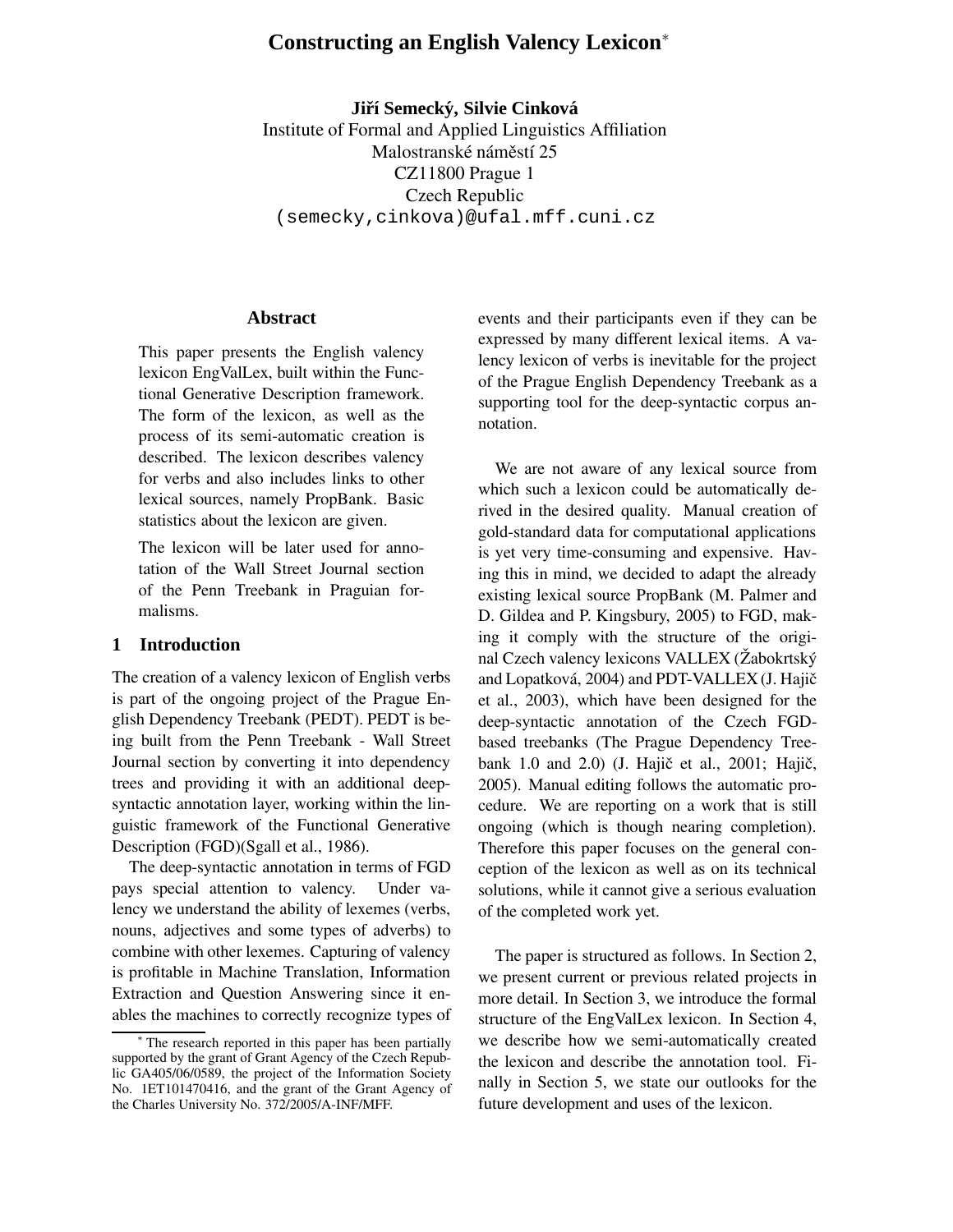## **2 Valency Lexicon Construction**

#### **2.1 FGD**

The Functional Generative Description (FGD) (Sgall et al., 1986) is a dependency-based formal stratificational language description framework that goes back to the functional-structural Prague School. For more detail see (Panevová, 1980) and (Sgall et al., 1986). The theory of FGD has been implemented in the Prague Dependency Treebank project (Sgall et al., 1986; Hajič, 2005).

FGD captures valency in the underlying syntax (the so-called tectogrammatical language layer). It enables listing of complementations (syntactically dependent autosemantic lexemes) in a valency lexicon, regardless of their surface (morphosyntactic) forms, providing them with semantic labels (functors) instead. Implicitly, a complementation present in the tectogrammatical layer can either be directly rendered by the surface shape of the sentence, or it is omitted but can be inferred from the context or by common knowledge. A valency lexicon describes the valency behavior of a given lexeme (verb, noun, adjective or adverb) in the form of valency frames.

#### **2.2 Valency within FGD**

A valency frame in the strict sense consists of inner participants and obligatory free modifications (see e.g. (Panevová, 2002)). Free modifications are prototypically optional and do not belong to the valency frame in the strict sense though some frames require a free modification (e.g. direction in verbs of movement). Free modifications have semantic labels (there are some more than 40 in PDT) and they are distributed according to semantic judgments of the annotators. FGD introduces five inner participants. Unlike free modifications, inner participants cannot be repeated within one frame. They can be obligatory as well as optional (which is to be stated by the judgment on grammaticality of the given sentence and by the socalled dialogue test, (Panevová, 1974 75)). Both the obligatory and the optional inner participants belong to the valency frame in the strict sense. Like the free modifications, the inner participants have semantic labels according to the cognitive roles they typically enter: ACT (Actor), PAT (Patient), ADDR (Addressee), ORIG (Origin) and EFF (Effect). Syntactic criteria are used to identify the first two participants ACT and PAT ("shifting", see (Panevová, 1974 75)). The other inner participants are identified semantically; i.e. a verb with one inner participant will have ACT, a verb with two inner participants will have ACT and PAT regardless the semantics and a verb with three and more participants will get the label assigned by the semantic judgment.

## **2.3 The Prague Czech-English Dependency Treebank**

In order to develop a state-of-the-art machine translation system we are aiming at a high-quality annotation of the Penn Treebank data in a formalism similar to the one developed for PDT. When building PEDT we can draw on the successfully accomplished Prague Czech-English Dependency Treebank 1.0 (J. Cuřín and M. Čmejrek and J. Havelka and J. Hajič and V. Kuboň and Z. Žabokrtský, 2004) (PCEDT).

PCEDT is a Czech-English parallel corpus, consisting of 21,600 sentences from the Wall Street Journal section of the Penn Treebank 3 corpus and their human translations to Czech. The Czech data was automatically morphologically analyzed and parsed by a statistical parser on the analytical (i.e. surface-syntax) layer. The Czech tectogrammatical layer was automatically generated from the analytical layer. The English analytical and tectogrammatical trees were derived automatically from the Penn Treebank phrasal trees.

# **2.4 The Prague English Dependency Treebank**

The Prague English Dependency Treebank (PEDT) stands for the data from Wall Street Journal section of the Penn Treebank annotated in the PDT 2.0 shape. EngValLex is a supporting tool for the manual annotation of the tectogrammatical layer of PEDT.

### **3 Lexicon Structure**

On the topmost level, EngValLex consists of **word** entries, which are characterized by lemmas. Verbs with a particle (e.g. *give up*) are treated as separate word entries.

Each word entry consists of a sequence of **frame** entries, which roughly correspond to individual senses of the word entry and contain the valency information.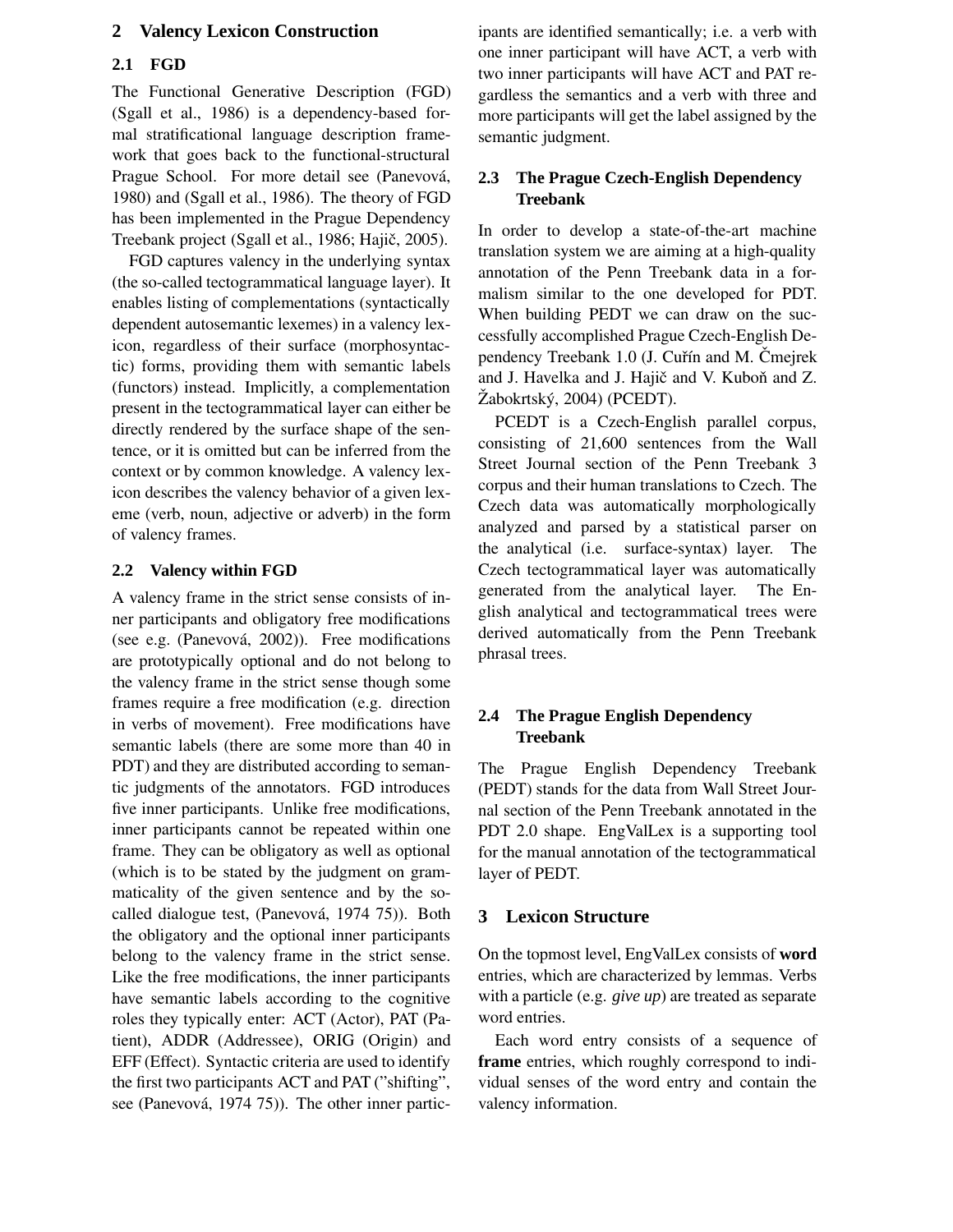

Figure 1: EngValLex editor: the list of words and frames

Each frame entry consists of a sequence of **valency slots**, a sequence of **example sentences** and a textual note. Each valency slot corresponds to a complementation of the verb and is described by a **tectogrammatical functor** defining the relation between the verb and the complementation, and a **form** defining the possible surface representations of the functor. Valency slots can be marked as optional, if not, they are considered to be obligatory.

The form is listed in round brackets following the functor name. Surface representations of functors are basically defined by combination of morphological tags and lemmas. Yet to save annotators' effort, we have introduced several abbreviations that substitute some regularly co-occurring sequences. E.g. the abbreviation **n** means '*noun in the subjective case*' and is defined as follows:

#### NN:NNS:NP:NPS

meaning one of the Penn Treebank part-ofspeech tags: *NN*, *NNS*, *NP* and *NPS* (colon delimits variants). Abbreviation might be defined recursively.

Apart from describing only the daughter node of the given verb, the surface representation can describe an entire analytical subtree whose topmost node is the daughter of the given verb node. Square brackets are used to indicate descendant nodes. Square brackets allow nesting to indicate the dependency relations among the nodes of a given subtree. For example, the following statement describes a particle *to* whose daughter node

is a verb.

to.TO[VB]

The following statement is an example of a definition of three valency slots and their corresponding forms:

ACT(.n) PAT(to.TO[VB]) LOC(at.IN)

The ACT (Actor) can be any noun in the subjective case (the abbreviation  $n$ ), the PAT (Patient) can be a particle *to* with a daughter verb, and the LOC (Locative) can be the preposition *at*.

Moreover, EngValLex contains links to external data sources (e.g. lexicons) from words, frames, valency slots and example sentences.

The lexicon is stored in an XML format which is similar to the format of the PDT-VALLEX lexicon used in the Prague Dependency Treebank 2.0.

### **4 Creating the Lexicon**

The lexicon was automatically generated from PropBank using XSLT templates. Each PropBank example was expanded in a single frame in the destination lexicon. When generating the lexicon, we have kept as many back links to PropBank as possible. Namely, we stored links from frames to Propbank rolesets, links from valency slots to PropBank arguments and links from examples to PropBank examples. Rolesets were identified by the roleset *id* attribute. Arguments were identified by the roleset *id*, the name and the function of the